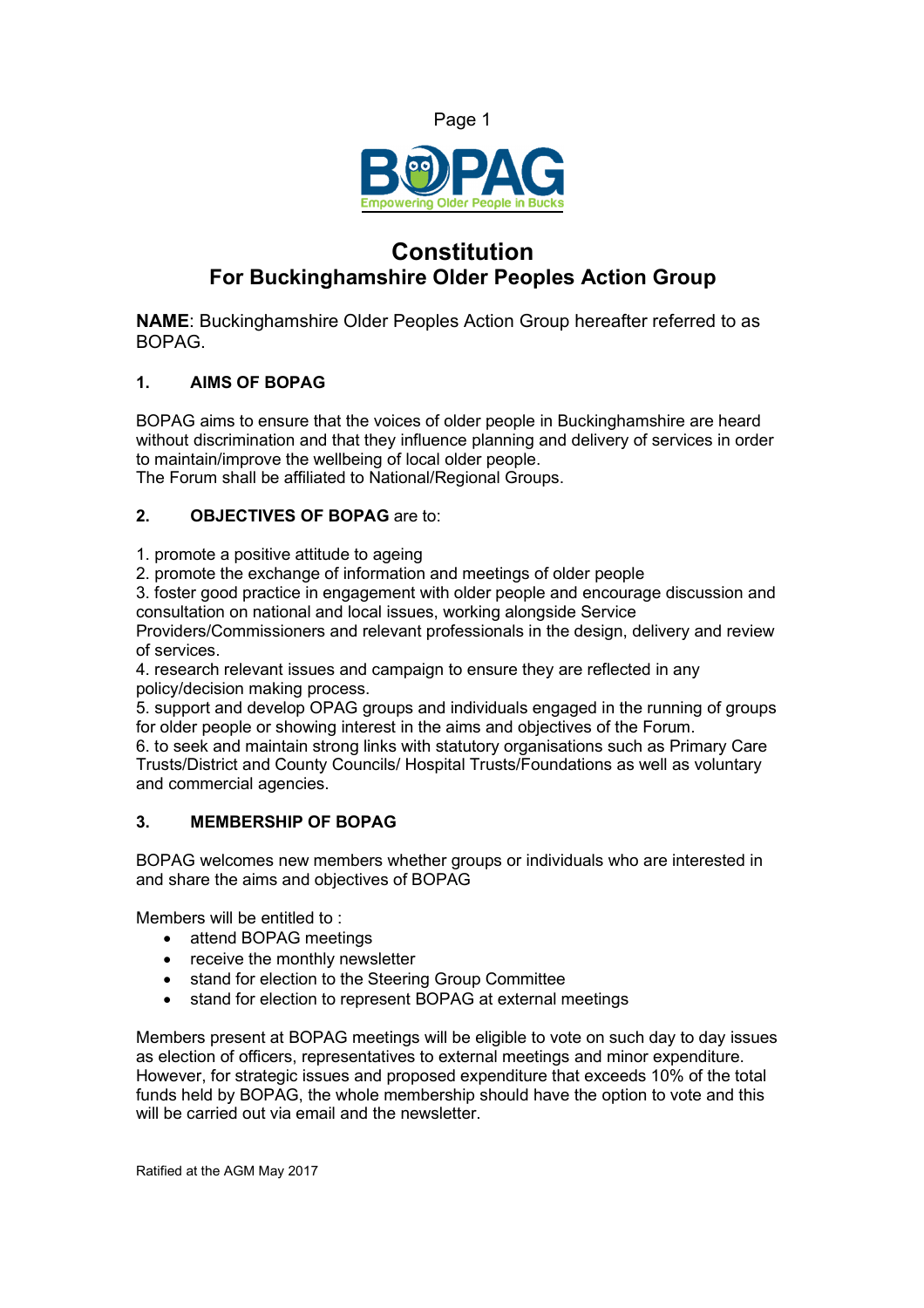# Page 2

BOPAG will hold Public Liability Insurance for its own activities and those of the following member groups of BOPAG. These groups are

- Chesham Older Peoples Action Group (COPAG)
- Old Amersham Seniors in Society (OASIS)
- Marlow Peoples Action Group (MarlowPAG)
- Valley Plus (Marlow Bottom 50's Plus Group)
- Lane End Older Peoples Action Group (LEOPAG)
- Stokenchurch Older Peoples Action Group (StoPAG
- Village Older Peoples Action Group (VOPAG)
- Burnham 50 & Beyond (B-FAB)

There is no subscription for being a member of BOPAG.

In the spirit of and compliance with the Data Protection Act, BOPAG does not collate or hold member details except those necessary to enable the distribution of the newsletter and other BOPAG information mailings. These contact details are held for the sole purpose of distribution of information by BOPAG and will not be disclosed to any third parties.

## **4. ADMINISTRATION:**

The postal address of BOPAG will be the address of the Administration Assistant unless agreed otherwise at a BOPAG meeting

The business of BOPAG will be managed by the Steering Group

## **5. POWERS**:

The **Steering Group** shall consist of not less than 4 members including: the Chairman and Vice Chairman of BOPAG: a Chairman (or other nominated representative) of a member group; the OPPB representative and invited key professionals as non-voting members. BOPAG's Administrative Assistant will be in attendance but will not have a vote.

The Steering Group shall manage all funds and property belonging to the BOPAG.

The Steering Group has the delegated power to:

- raise funds and invite/ receive contributions and donations providing that in doing so it shall not undertake any substantial or permanent trading activities and shall conform to any requirements of the law.
- make regulations for the conduct of BOPAG's business in accordance with these rules.
- appoint and dissolve any subcommittee or constituted working group as it considers necessary and to delegate any business to that sub committee/group
- employ such staff as are necessary for the proper conduct of BOPAG's business/activities.
- co-operate with other voluntary bodies, charities and statutory authorities operating in the furtherance of the objectives of BOPAG and to exchange information and advice with them.
- consider requests from groups to be included under the Public Liability Insurance cover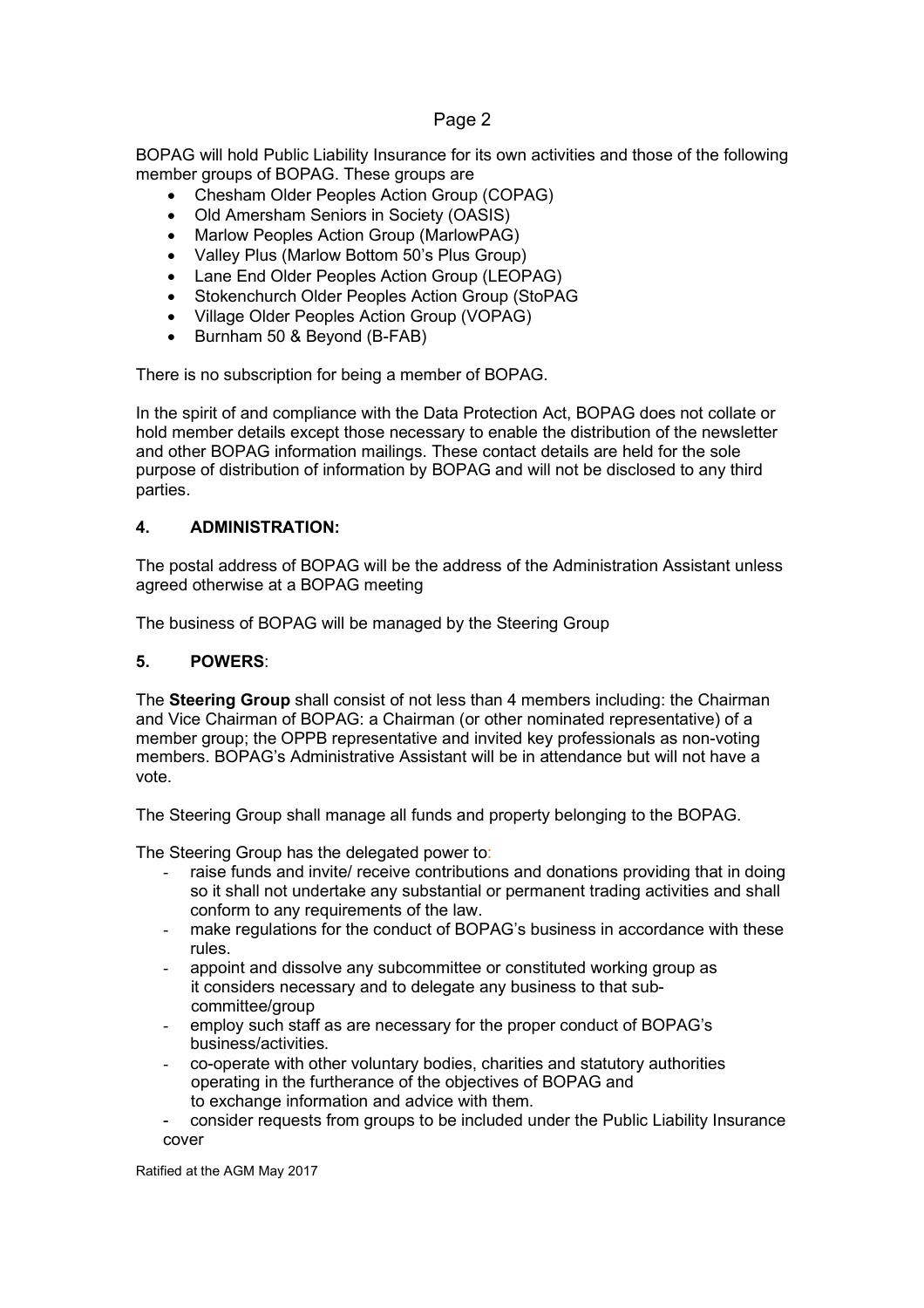Changes to the constitution and rules of BOPAG recommended by the Steering Group will be proposed at the AGM due notice being given in the notification convening the meeting. Changes will be valid if approved by a majority decision of members present at that AGM.

The Steering Group should hold not less than 3 ordinary meetings a year in addition to an AGM.

Members of the Steering Group will have the power to make decisions on the basis of a simple majority vote. The Chairman shall be entitled to an additional casting vote in the event of a tied vote. There shall be a quorum when not less than 3 members are present at a meeting

#### **6. FINANCIAL MANAGEMENT**

The elected treasurer of BOPAG will keep the accounts and will present a running report at the Steering Group meetings and an Annual Report at the AGM where books will be available for inspection.

The annual accounts will be scrutinised by an independent auditor.

The financial year of BOPAG will run from April to March

All monies raised by BOPAG shall immediately be passed to the Treasurer who will correctly record the transaction and pay it into BOPAG's bank account.

The main headings of the accounts will be salaries, stationery, travel and website and other expenses incurred by the Steering Group or BOPAG in carrying out the aims of BOPAG. Any other funding will be itemised and monies donated for a specific purpose will be itemised separately.

All cheques written on behalf of BOPAG must be signed by the Treasurer of BOPAG plus one other authorised member of the Steering Group.

#### **ANNUAL GENERAL MEETING**

The Steering Group will convene an Annual Meeting for all members in or around May giving no less than 28 days notice.

Voting at the A.G.M. will be restricted to members only although invited professionals attending shall have the right to speak. The venue of the AGM will be decided by the Steering Group.

The Officers of BOPAG (ie the Chairman, the Vice-Chairman/men and the Treasurer) will be nominated by members and the appointments confirmed by the members at the AGM. Terms of Office will be for 2 years and then be up for review.

#### **8. ALTERATION TO THE CONSTITUTION**

This Constitution defines the policy and principles by which BOPAG is to be conducted.